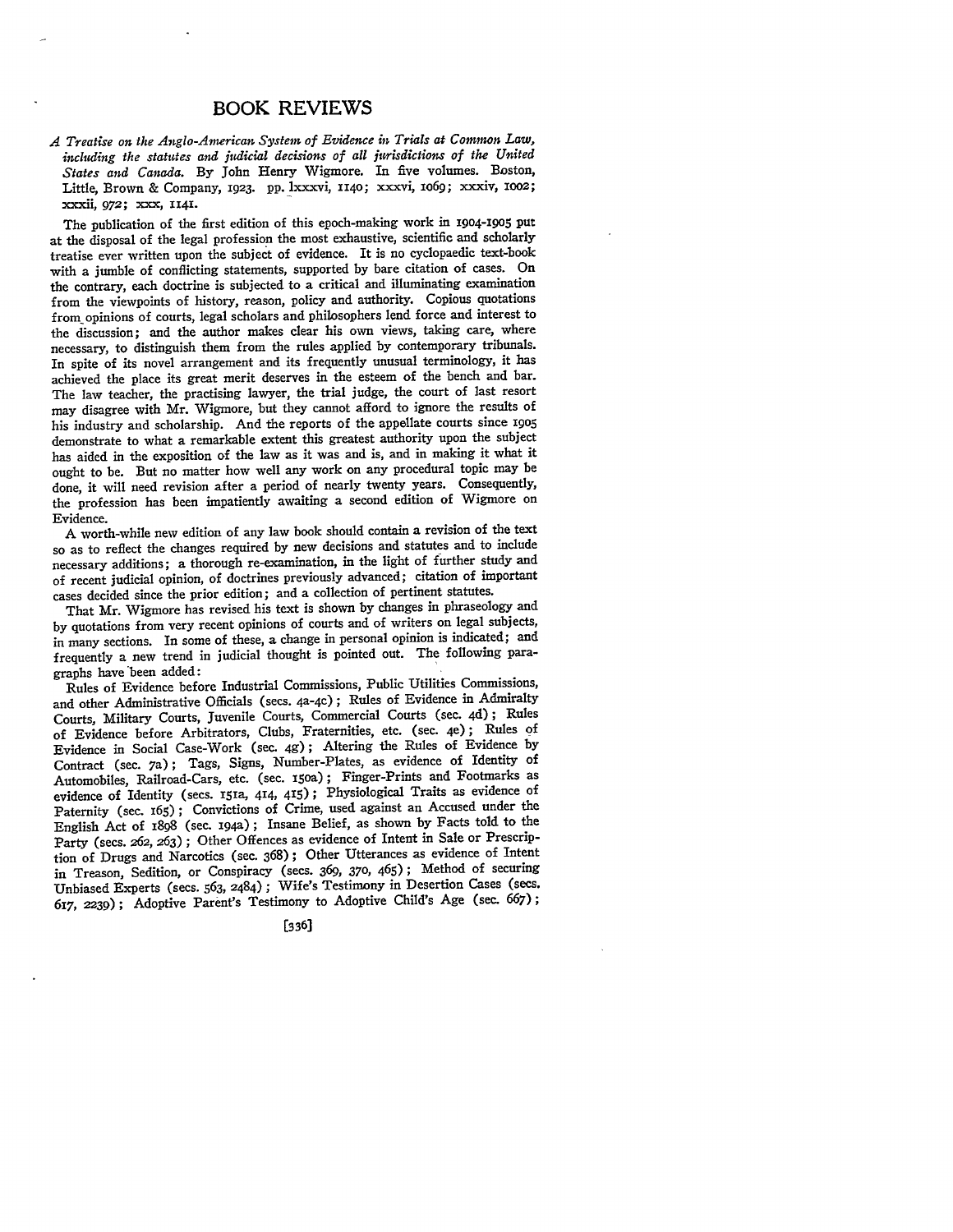Information obtained by Dictagraph (sec. **669);** Expert Witness reading a Prepared Report (secs. 740, 787, **1385) ;** Moving-Picture Photographs in Evidence (sec. 798); Continuous Interrogation under Arrest ("Sweat-box," "Third Degree") (sec. 851); Psychological Testimony to Deficiencies of Testimonial Capacity to Observe or Remember (secs. 935, 990); Producing the Original of a Registered Title (secs. 1225, 1647); Records and Certificates of Vital Statistics (secs. 1336, i644) **;** Records of Indian Tribal Blood in Land Titles (sec. 1347) **;** Certificates of Chemical Analysis of Foods and Fertilizers (secs. **1352,** 1674); Interpreters for Alien Witnesses (sec. 1393) **;** Reputation to evidence Recognition of Illegitimate Child (sec. 16o6); Reputation to evidence Keeping a Place for Illegal Sale of Liquor or Drugs (sec. i62o) ; Certificates of Service in Army and Navy (sec. i675a); Hospital Records (sec. **17o7);** Common Carrier's Records of Liquor Transported (sec. i7o8) ; Discovery of Premises and Chattels in Criminal Cases, Exhumation of Corpse, etc. (secs. 1863, 2194, **2224);** Corroborating a Claimant of Prior Invention of a Patent (sec. 2o65a) ; Producing Eye-Witnesses of a Personal Injury (sec. 2o81a) ; Producing Medical Testimony in Malpractice Cases (sec. 2090); Evidence obtained by Illegal Search for Liquor, etc. (sec. 2184) **;** Compelling Depositions for Use in Another State (sec. 2195) **;** Witness' Exemption from Liability to Arrest (sec. 2195); Witness' Privilege not to Disclose Premises, Chattels, etc. (sec. 2216); Privilege against Self-Crimination for Books and Reports (Motorists, Druggists, etc.) required by law to be made (secs. 2259c, **2259d);** Witness' Immunity from Self-Crimination (sec. **2282);** Privilege for Communications to State Prosecutor (sec. **2375);** Privilege for Communications to Judge, Conciliator, etc. (sec. 2376); Privilege for Business Reports (Taxes, Industrial Accidents, etc.) (sec. **2377) ;** Privilege for Physician's as Original (sec. 2449); Burden of Proof of Ownership of Automobile (sec. **25ioa).**

Of the foregoing but few require notice. Most of them merely indicate the author's well-known alertness to discover very modern applications of settled rules, and the possible effect of newly established truths in other branches of science upon the administration of justice in the courts. The first three, however, demand a word of warning. They must be read with the title of the treatise in mind. As material supporting Mr. Wigmore's contentions that the common law rules **of** evidence are, conceivably, not absolutely essential to the ascertainment of truth and that, in the absence of the jury, most of them could be disregarded without serious damage to the cause of justice, they are excellently done. But should the reader expect to find these subjects so thoroughly developed as to make the text a complete guide to practice before the tribunals in question, he will be disappointed. The fifth is done in the author's best fashion.

In section 2184 Mr. Wigmore elaborates the views which he formerly expressed concerning the admissibility of evidence obtained in violation of the Fourth Amendment. With his characteristic vigor he denounces the now prevailing rule as due to "misguided sentimentality," and attempts to link it in some indirect and indefinite way with the invocation of that Amendment during the war **by** the "misguided pacifistic or semi-pro-German interests." But can these decisions of the Courts be attributed to sentiment? Is it not rather a question of policy, the answer to which must be based upon unascertained data? Is the exclusion of such evidence the practicable method of enforcing the Fourth Amendment? If so, is it more important that the Fourth Amendment be enforced than that Government officials **be** permitted to use the easiest method of securing convictions for violations of various statutes, and particularly of the Volstead Act? Surely these questions can be answered without an appeal to sentiment, and the judges are as likely to guess right as the author, inasmuch as both judges and author must reach their conclusions without accurate data based upon experience. In some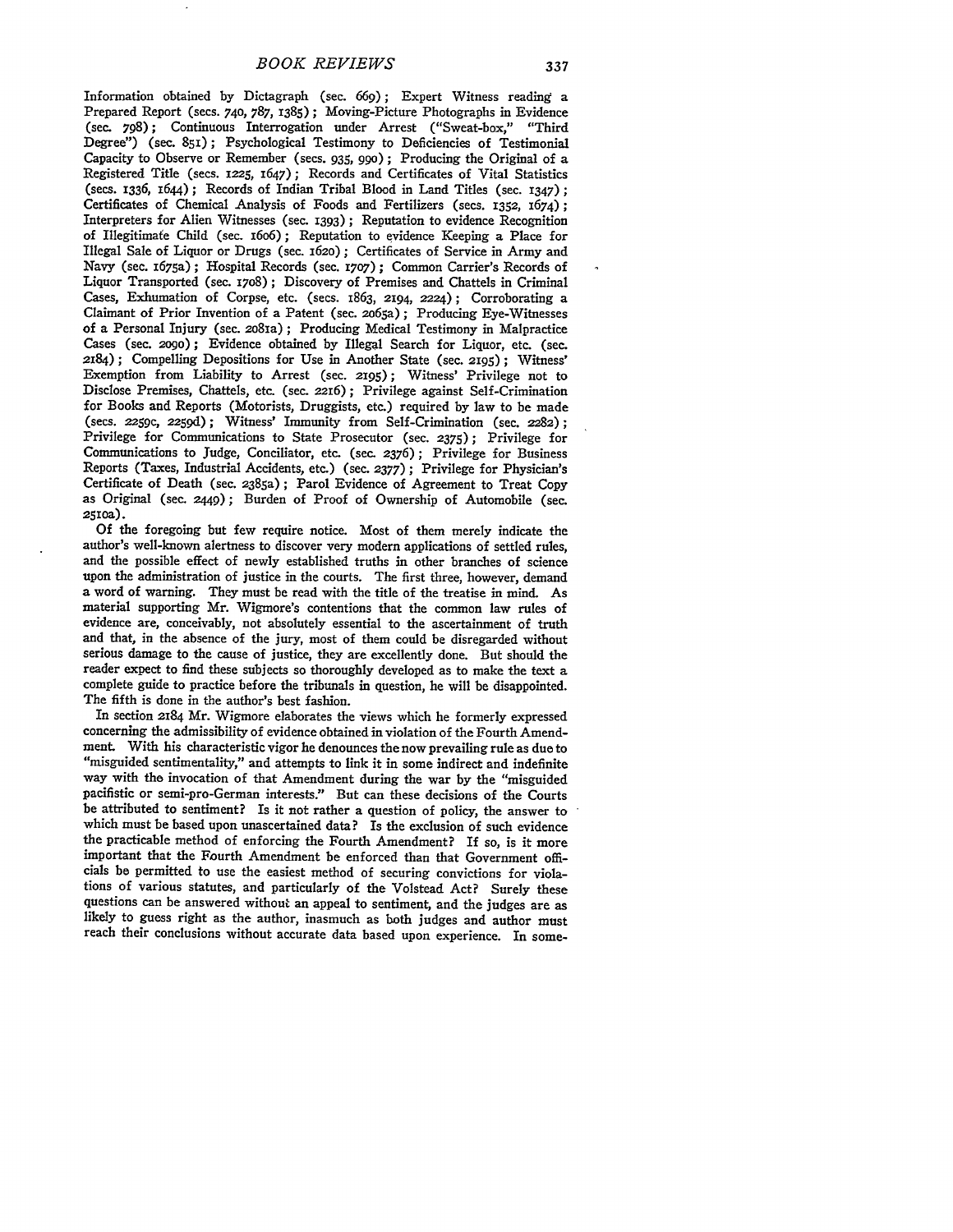what similar manner objection may be taken to the criticism in section 85I of the exclusion of confessions obtained **by** the "sweat box" or "third degree" method. The courts are confronted with a very practical problem. Rarely do the police use physical violence or direct threats of bodily harm to. extract confessions; but devices of more refined cruelty, having much greater tendency than threats of violeice to "make a confession, irrespective of its truth, more desirable than silence with its contingencies," are constantly\*employed. And the judges know it, despite published statements of prominent chiefs of police to the contrary. And until legislative action makes such interrogation **by** the police unnecessary or impossible **by** substituting for it, as Mr. Wigmore suggests, interrogation **by** an examining magistrate, the exclusionary rule may as properly be attributed to a realization of the facts as to an ignoring of them.

It is to be regretted that the author has not either in section **5** or in book II given the profession the benefit of his opinion upon the vexed problem, whether burden of proof should be governed **by** those rules which ordinarily govern procedure or **by** those which ordinarily govern substance. And it would have been much more satisfactory had he inserted a section dealing with the application of the ordinary rules of evidence to proof of preliminary matters necessary to enable the judge to rule upon the admissibility of evidence, instead of contenting himself with an incidental statement in section **1385** to the effect that they do not apply. Section **4g** could well have been spared to make room for one of his scholarly discussions of either of these topics.

No doubt Mr. Wigmore has given all the doctrines advanced in his first edition a much more thorough re-examination than the new work on its face indicates. Frequent references in the footnotes to discussions in legal periodicals and elsewhere, wherein the writers disagree with his treatment of specific topics, denote that he must have considered them only to reject them. And in some instances he has modified his former opinions. His theory of presumptions' and their effect upon the burden of proof he has retained; nor has he made any reference to the enlightening article upon the subject in (1920) 68 **U.** PA. L. REV. **307-321 by** Professor Francis H. Bohlen. **If** all the courts would adopt Mr. Wigmore's theory, they would find it logical and easy of application. **A** presumption would affect only the burden of going forward; it could have no effect upon the risk of non-persuasion. It would be beautifully simple. Unfortunately many courts have allowed their ideas of expediency and policy to overbalance their regard for the simple and logical, and have given certain presumptions a very definite effect upon the risk of non-persuasion. Professor Bohlen's article deals with the considerations of expediency and policy which have impelled such courts to this result; and his views cannot be ignored in any critical examination of the subject. Obviously, there is nothing inherent in the nature of a presumption which prevents it from influencing the risk of non-persuasion or from making it shift during the course of a trial from one party to the other. This entire topic needs such a complete and exact reconsideration as Mr. Wigmore is well qualified to make; and it is a disappointment not to find it accomplished in this new edition.

Again, in his treatment of the parol evidence rule he adheres, without modification or elaboration, to his analysis of the cases which admit and give operative effect to oral agreements that certain writings shall not be binding upon the parties until the happening of a condition; and he completely overlooks a searching criticism of this analysis by Professor Arthur L. Corbin in (igig) **28 YALE** LAW JOURNAL, **764-768.** Such a challenge of the very basis of this portion of the discussion ought not to have been passed unnoticed.

The present edition cites some I5,ooo additional cases, and brings the pertinent statutory law up to date. The collection of statutes alone would justify the new edition. Application of the ordinary tests shows the present table of cases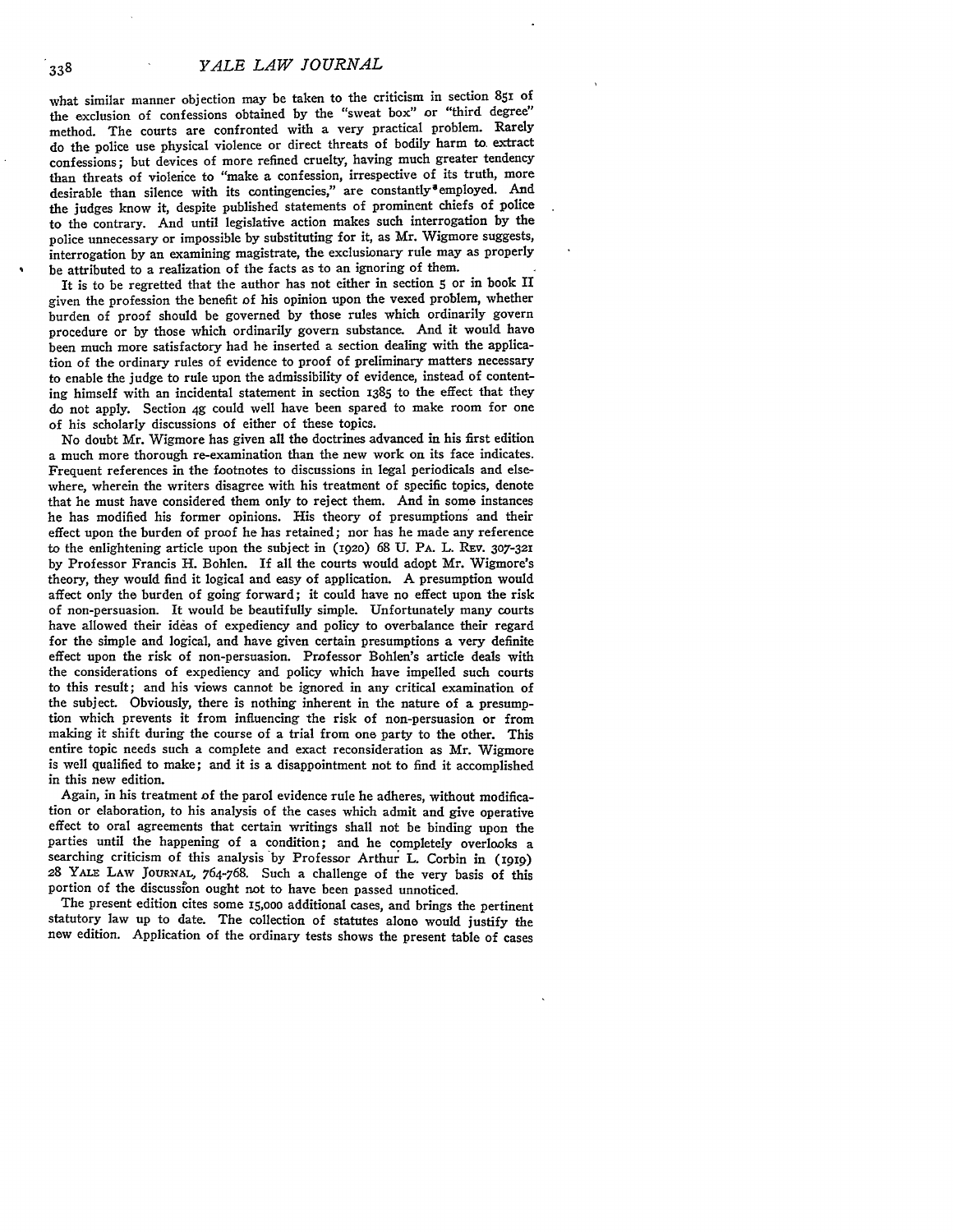to be adequate and accurate; and "the list of statutes cited" will be of great assistance, especially to the local practitioner. Other practical mechanical improvements have been made in typography and arrangement It is a pity that the work is not provided with a comprehensive index. An index of topics is furnished, but it is not sufficiently detailed to meet the needs of the busy lawyer.

Perhaps this review has expected too much of Mr. Wigmore. Had anyone else prepared this second edition, it would have accorded him unalloyed praise for patient, scholarly, accurate workmanship, and would have called upon his head unmixed blessings for having furnished the profession an up-to-date edition worthy of the original masterpiece. And there is no intention of giving the impression that the work is seriously defective. Its virtues so far outnumber its faults as to make the latter seem almost negligible. It is so far superior to any other treatise on the subject that comparison is impracticable. It is **by** all odds the best, if not the only real, authority on the law of Evidence.

Yale University School of Law

**E.** M. **MORGAN**

*Hispanic-Aierican Relations with the United States.* **By** William Spencer Robertson. Carnegie Endowment for International Peace. New York, Oxford University Press, American Branch, 1923. pp. xii, **470.**

The book gives a review, from an Anglo-American viewpoint, of the different forms in which the United States influences the political, commercial, industrial, educational and scientific life of Spanish-America. The topic of these relations has been so long obscured by misrepresentations that a rectification seems necessary to remove one of the obstacles to the Spanish-American peoples raising their living standard and their productive and consuming capacity. To do this is to render a service intended to bring about the most fruitful dealings of the United States with the countries of the South, even though that service is cloaked in the language of unpleasant truths.

The misunderstanding comes from both sides: from the Anglo-Americans, on the one hand, **by** looking with contempt upon whatever originates in Spain, and on the other hand, **by** exaggerating the qualities of their public men as if they were superhuman beings, above the level of the saints of the Church, who in many cases were originally great sinners, and **by** exaggerating the merits of their institutions so that they appear not as the outgrowth of circumstances, but as a divine invention of superhuman minds creating **by** themselves and maintaining the prosperity of this country, a doctrine which can and must be applied everywhere, irrespective of circumstances. The Spanish-Americans, in turn, either blinded **by** the wonders of those exaggerations, are unable to use their own judgment and only worship the people of the North, despise their own and make awkward obnoxious imitations; or, preferring flattery with its personal benefit to truth with its social healthfulness, refrain from uttering their inner thoughts; or, if moved **by** political or financial purposes, make the most emphatic praises of the Anglo-American men and institutions; their words are quoted wiih fruition **by** Anglo-American writers, and so the evil grows manifoldedly.

Sometimes an angry voice of criticism is raised in Spanish-America against the United States, but anger does not help any purpose. An honest but critical writer seldom has a forum. What we badly need is facts and equanimity to face the conclusions of sound common sense.

The author repeats the old list of charges against the rule of Spain in America: commercial monopoly and religious intolerance, without giving her credit for the unsurpassed wisdom and ideals of her laws and methods of government of her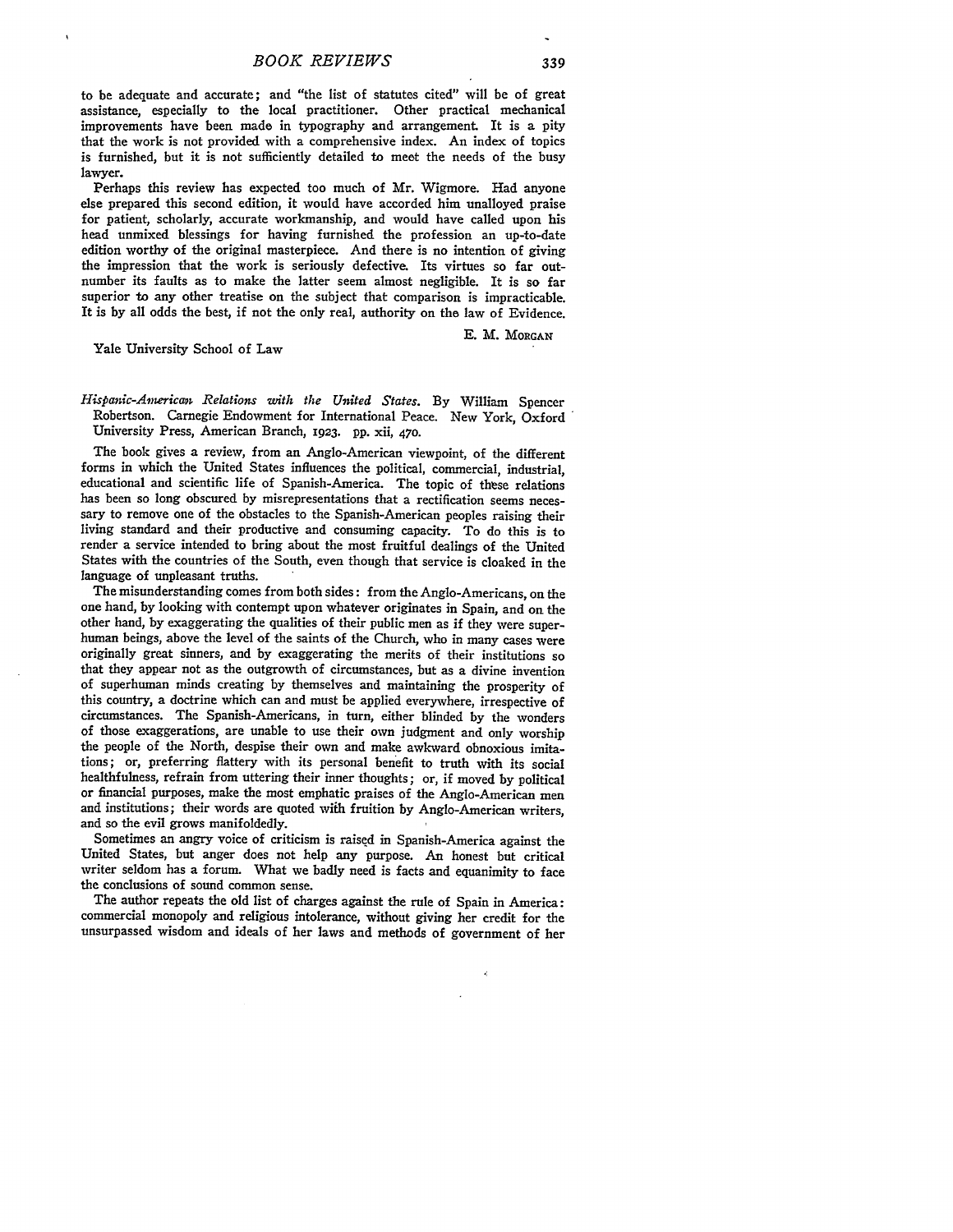colonies. He should have said in fairness that commercial monopoly was a universal colonial policy of those times, less strictly enforced by Spain than by England; and that intolerance of any kind exists in all the countries of the world where the conflict of opinions among large portions of the people has not shown scepticism.

As the author says, the influence of the United States is evident in Spanish-America, among other facts, by the imitation of its political constitution. But for any person of scientific training law is either the outgrowth of life, contributing to the happiness of the people, or a distortion of life with subsequent endless sufferings. An imitated constitution is a destructive lie inlaid in the heart of a country, and Anglo-American writers, with their political experience, should warn other countries against such a blunder.

Let us take the case of Mexico: In order to imitate the United States, Mexican law makers created the childish fiction that some geographic subdivisions of their country, which so far was a unit, were sovereign states that entered into a federal pact. The first effect of this was to give Texas an opportunity to secede from Mexico, claiming her fictitious sovereignty, which fact ultimately brought a war of conquest waged by the United States, in which Mexico lost more than half her territory. The lack of majority in the population of India has rendered England unable to organize there a democracy. Mexico under similar circumstances proclaimed a democratic government, seeking to imitate the United States. But Mexico has only seen anarchy or monarchies of revolutionary origin; democracy is there a mere word without any other meaning than irresponsibility or tyranny; the people are thus kept restless, impoverished, incapacitated to contribute morally or financially to the prosperity of this continent. This can also be said of other Spanish-American countries of similar social composition.

The effects of the Monroe Doctrine are then studied by the author. Facts again are essential.

"With governments whose independence," said President Monroe, "we have acknowledged, we could not view any interposition for the purpose of oppressing them, or controlling in any other manner their destiny, *by any European power, in* any other light than as the manifestation of an unfriendly disposition towards the United States." This unrestricted statement was soon limited by declaring that the United States would be neutral in the struggles between the European mother countries and their revolted colonies of America, even though the United States had acknowledged their independence. This limitation practically saved the United States all the responsibilities of Monroe's unqualified declaration. Had Spain at that time not been so weakened by her wars with Napoleon, or her colonies not so determined to fight for their independence, the Monroe Doctrine would have been meaningless, as the United States did not contribute to that independence. In 1824 Argentina asked whether the Monroe declaration would bind the United States to help in case a European power was assisting an American country waging war against another country of this continent. Secretary Clay in 1828 answered that only the Congress could decide in such a case; a declaration which was tantamount to denying that the President had any power to commit the country to the defence of any international doctrine.. In 1829 Spain sent an army to reconquer Mexico; the army was defeated by Mexico without any help. Spain recovered several islands along the coast of Peru, until Peruvian and Chilean forces, after many years, expelled the Spaniards. In 1838 France bombarded and occupied Vera Cruz. In none of these cases was the Monroe Doctrine mentioned.

In **1862** Napoleon III, with the avowed purpose of checking the influence of the United States in America, and believing the secession of the South from the Union was a *fait accompli,* planned to make Mexico a strong buffer State by helping the conservatives. A French army was sent to Mexico, and the United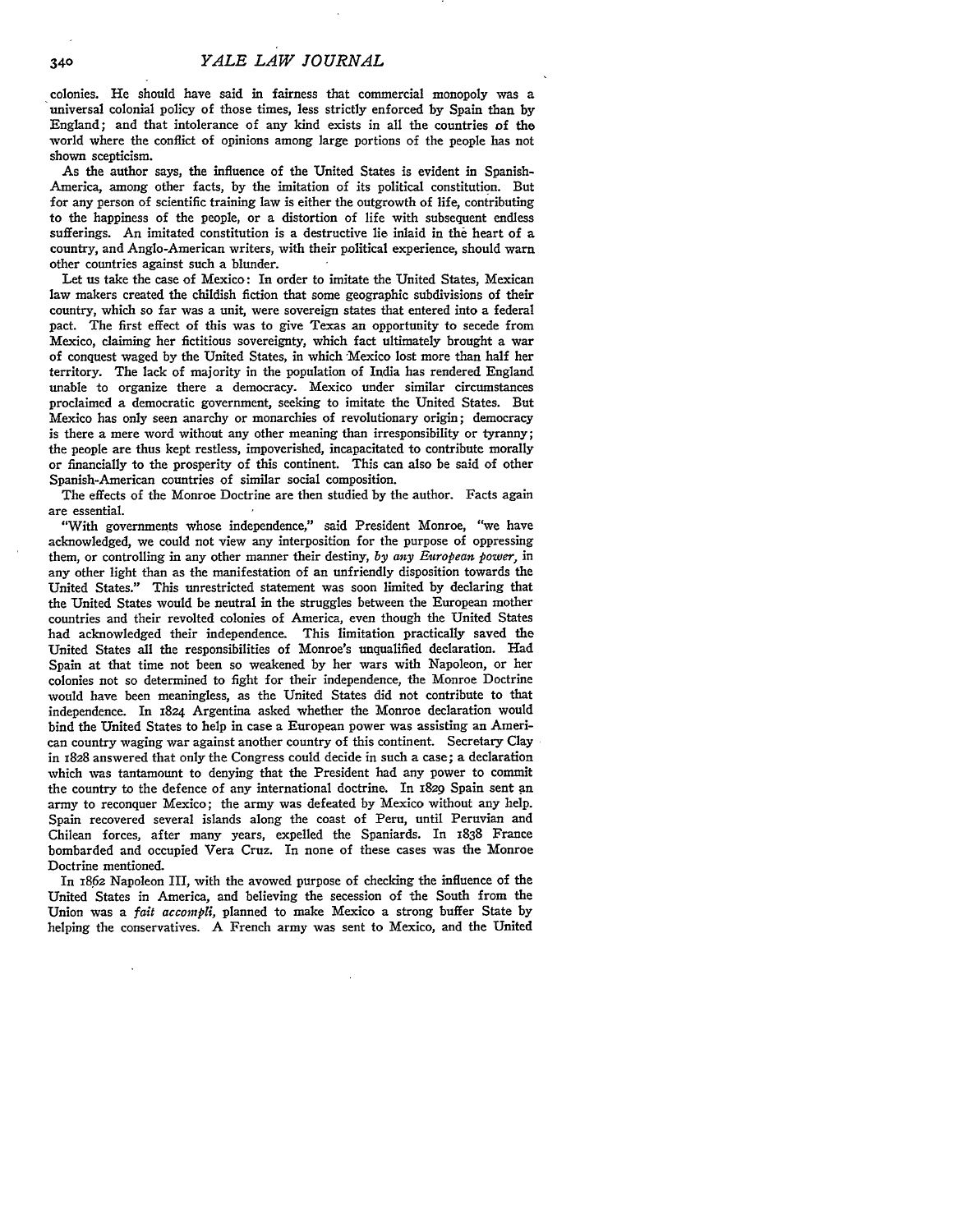States, far from invoking the Monroe Doctrine, allowed General Forey to **buy** mules and wagons in New Orleans, thus violating the neutrality against Mexico, and the Monroe Doctrine. Napoleon met with strong opposition in his own country; he soon realized the financial difficulties of the venture when, in April, 1866, a loan badly needed **by** the Mexican Empire hardly succeeded with Napoleon's recommendation; the political situation of Europe grew complicated, and finally the basis of the whole Napoleonic scheme failed **by** the triumph of the American Union against the South. Then Napoleon ordered his troops not to advance any further in Northern Mexico. Later the American government sent to France a note showing dissatisfaction with her intervention in Mexico, and Napoleon made public his decision to withdraw his troops, fixing the year 1867 for leaving Mexico. Secretary Seward acquiesced in this delay; had he shown more appreciation of the sacrifices of Mexican soldiers opposing an enterprise directed against the United States, the loss of thousands of Mexican lives and millions of Mexican money during two years could have been spared, as Generals Sheridan and Butterfield among other Americans declared at that time.

In 1884 Venezuela asked the assistance of the United States to recover a large part of her territory invaded **by** England. Eleven years later President Cleveland appointed a commission to investigate the facts. England, at that time politically embarrassed, consented to arbitrate, the result being that most of her conquest was sanctified and the Monroe Doctrine overlooked.

Venezuela, again, after refusing to submit to arbitration some claims **of** Germany and England, saw her ports blockaded **by** those countries. The United

These precedents and the fact that the Monroe Doctrine was not mentioned in the Versailles treaty, but vaguely alluded to as "local understandings" called for a statement of its real meaning, which Secretary Hughes made before the American Bar Association. According to his declaration, the Monroe Doctrine concerns only the United States and its protection, even though the other countries of America may eventually derive benefit or detriment thereby, as they could for instance from a tariff law. Considering the Monroe Doctrine this way, it contains nothing new; all the countries of the world have always claimed the right to protect themselves. The peculiarity of the Monroe Doctrine, so understood, lies in the weakness of the Spanish-American countries, which allows the United States to protect itself not only against actual invasions of her territory, but against the possibility of one, and this notwithstanding she invades the sovereignty of other countries of this continent (case of Magdalena Bay), and not only against dangers to her territorial integrity, but in cases of mere nuisances which may disturb one part of her people (cases of Haiti and Santo Domingo). What is meant in each case **by** nuisance? Only the White House has the definition.

Secretary Hughes, to calm the natural apprehensions of the Spanish-American countries, added that there is nothing aggressive in the Doctrine, and I think that those countries may believe he is right, as long at least as they behave as good children in the opinion of the American government, or until they have dreadnoughts enough to support their own definition of the word nuisance.

The economic effects of the political influence of the United States on her sister republics are generally overlooked, though they are the more important. European investors consider the Monroe Doctrine as an obstacle to collect from debtor Spanish-American countries; this means that those countries have to pay<br>a higher rate of interest, thus contributing their money for the support of a<br>doctrine which does not concern them and for an undefined protect do not demand. This in the long run means American monopoly of the money market in the continent and its consequences for the economic independence of Spanish-America. On the other hand, unscrupulous politicians of Spanish-America construe the Monroe Doctrine as a protection against any interference